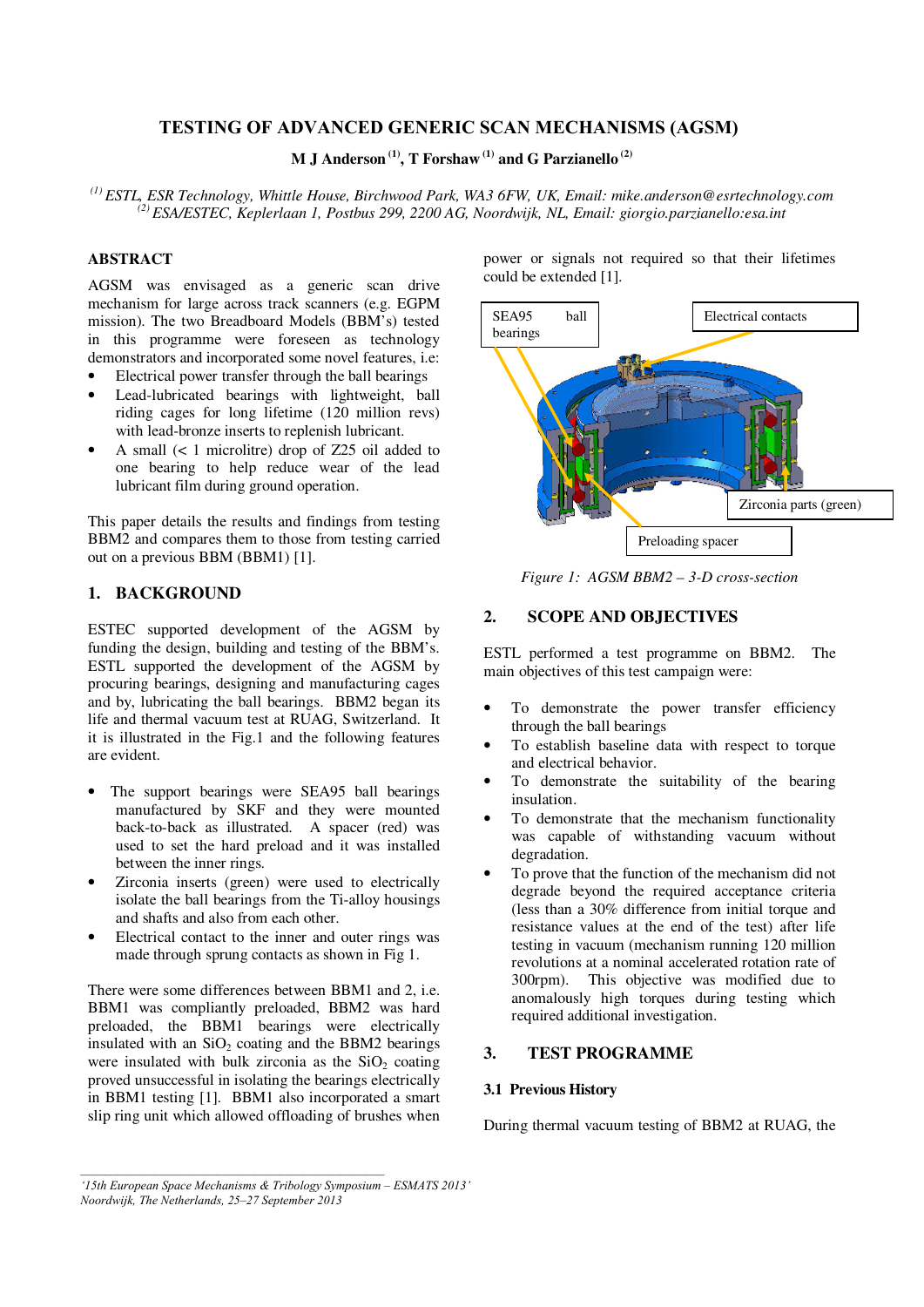torque of BBM2 increased rapidly with rising temperatures above 50 deg C (Fig.2).

As the main function under testing (i.e. the current flow through the bearing) was not compromised by this behaviour at nominal temperature, it was proposed to carry out the accelerated life-test at ambient temperature at ESTL and then complete the work by carrying out a thermal investigation of the torque behaviour.



*Figure 2: Torque increase above 50 deg C during testing at RUAG* 

## **3.2 Bearings, Lubrication and Cage Design**

The test bearings were manufactured by SKF (formerly SNFA) and designated SEA95CE1. Further details are provided in Table 1. These bearings were lead-lubricated at ESTL and one drop (1 mg) of Fomblin Z25 was applied by RUAG to the lower bearing only with a view to reducing wear during running-in. RUAG also applied creep barriers to prevent migration of oil to the surrounding areas.

| <b>Parameter</b>            | <b>Details</b>                    |
|-----------------------------|-----------------------------------|
| Ring and ball               | AISI 52100 steel                  |
| material                    |                                   |
| Outer ring diameter         | 120                               |
| (mm)                        |                                   |
| Inner ring bore (mm)        | 95                                |
| Width (mm)                  | 13                                |
| <b>Ball</b> complement      | 24 (8 balls removed from original |
|                             | complement of 32 to               |
|                             | accommodate lightweight cage)     |
| Ball diameter (mm)          | 7.14                              |
| Inner and outer ring        | 1.04                              |
| conformities                |                                   |
| Free contact angle          | 15                                |
| (degrees)                   |                                   |
| Initial preload $(N)$       | $160 + 10$ (set by RUAG)          |
| <b>Peak Hertzian Stress</b> | 670 at 160N preload               |
| (MPa)                       |                                   |

*Table 1 (contd): Bearing Details* 

| <b>Parameter</b> | <b>Details</b>                   |
|------------------|----------------------------------|
| Lubrication      | 0.5 micron thick film of lead    |
|                  | applied to raceways. Lead        |
|                  | bronze inserts fitted to cage to |
|                  | replenish lubricant on raceways. |
|                  | One drop of Fomblin Z25 applied  |
|                  | to lower bearing only            |

Ball riding cages were designed by ESTL and manufactured from carbon fibre with self-lubricating leadbronze inserts. The insert design was such that the cage was restrained from contacting either land during normal operation, as shown in the right-hand ball pocket in the schematic diagram (Fig 3). The nibs, or restraints, were designed such that lateral motion of the cage is limited. Alternate pockets are not restrained (left hand insert in the following Figure) to allow some movement of the cage to prevent cage hang-up from occurring. Should excessive wear occur at the restraints, the cage then becomes inner race riding.



### *Figure 3: Schematic diagram showing design of cage inserts*

Following assembly, the bearings were inspected to ensure that the cages were ball riding. The gap between the inner ring land and the inserts was inspected using a low-power microscope while the bearings were rotated slowly by hand to enable the cages to be observed. It was visually confirmed that the cages did not contact the inner ring land during rotation.

### **3.3 Life Test Details**

ESTL carried out a life test in vacuum followed by a thermal vacuum investigation. The test activities were as follows:

Life testing comprised the following activities:

- Receipt inspection of the AGSM BBM2
- Design and manufacture test fixtures, shaft and heat exchanger
- Setting up the test facility. Tasks comprised mounting BBM2 on Kistler table and connecting temperature sensors and the torque cable.
- Installation of BBM2 and connection of electrical harnesses. A current of 5A was passed through the outer ring of Bearing 1 which was electrically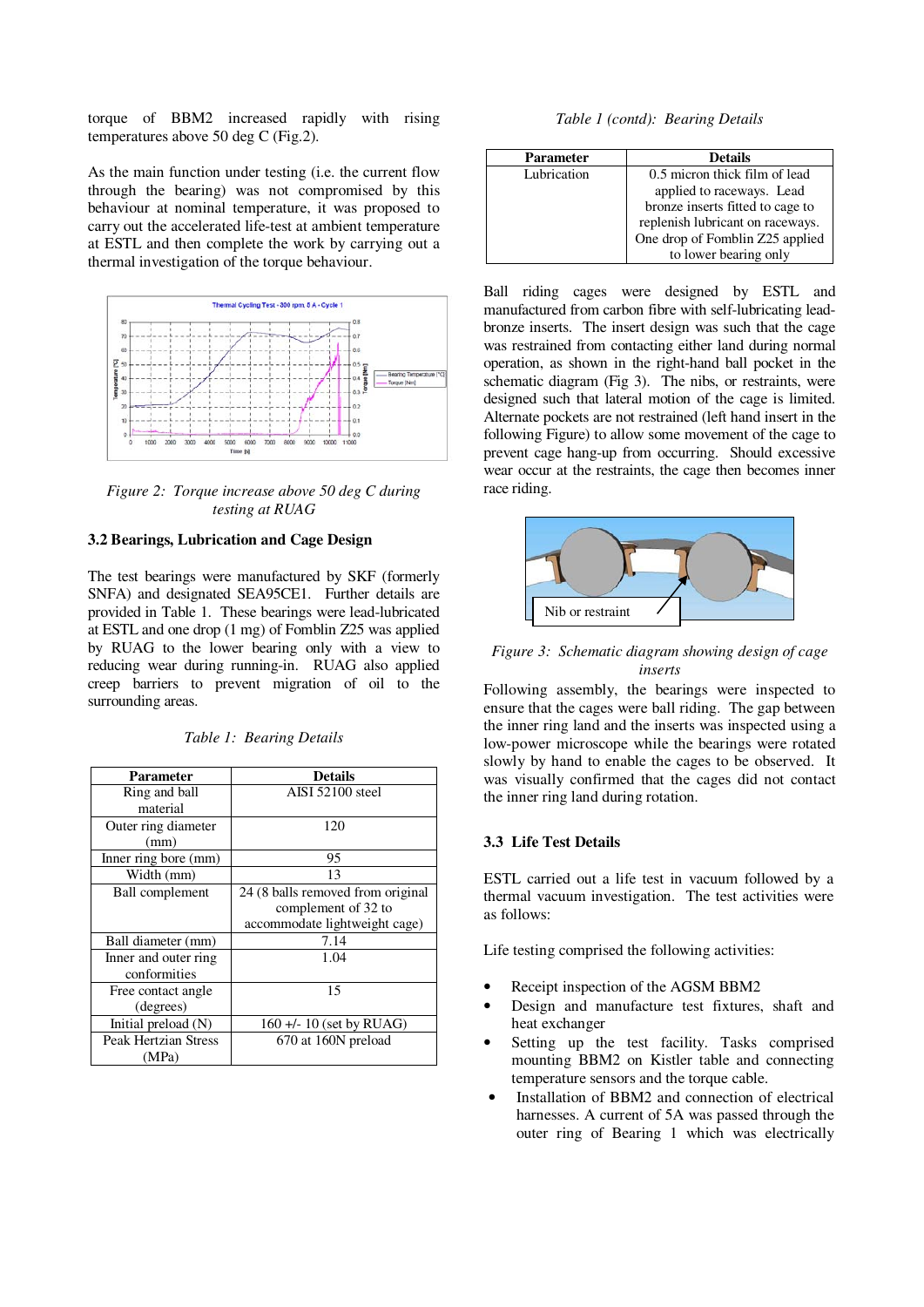linked to the inner ring. The inner rings of both bearings were electrically connected within the vacuum chamber. The current exited the vacuum chamber via the outer ring of bearing 2.

- Monitoring the supply current and voltage drop in the measurement circuit – no slip ring units were included in this test set-up. The remaining measurements comprised ball bearing torque and test temperatures.
- It was originally intended to carry out an accelerated life test of 120 million revs at 300rpm. However, following the occurrence of high torques early in the test programme, the life test was aborted and a thermal investigation carried out.

### **3.4 Thermal Investigation**

A thermal investigation was carried out in vacuum following the premature ending of life testing. This test was performed at temperatures between -30 and +70 deg C in an attempt to reproduce anomalies previously observed in testing conducted by RUAG, Switzerland.

#### **3.5 Strip Examination and Test completion**

Following testing, BBM2 was removed from the test chamber and carried a strip examination carried out.

### **3.6 Mechanical Test Set-up and Description**

The AGSM BBM2 was installed in a vacuum chamber and mounted upon a Kistler piezoelectric torque transducer, whose output is converted to a voltage proportional to torque by a charge amplifier. These instruments have a tendency towards signal drift with time and it was therefore necessary to reverse the rotation direction of the AGSM at regular intervals to determine the torque zero position when taking a slow-speed torque<br>measurement at 30rpm. Signal drift over the measurement at 30rpm. measurement period (5 to 10 minutes) is normally negligible.

Once the zero was determined from the mid-point between the clockwise and anticlockwise measurements, the mean and peak torques were determined.

Rotation of the central shaft was accomplished by a drive motor located externally to the vacuum chamber and at a rotation rate of 30 to 300 rpm. The test set-up is illustrated in the following Figure.



*Figure 4: Test set-up* 

### **3.7 Electrical Set-up and Layout**

A current of 5A was passed through the outer ring of the upper bearing and the bearing inner rings were connected within the vacuum chamber as illustrated in Fig 5. The current exited the vacuum chamber via the outer ring of lower bearing.



*Figure 5: Electrical connections to ball bearing.* 

## **4. TEST RESULTS**

#### **4.1 Electrical measurements**

The current and voltage drop as indicated in Fig 5 were measured throughout the test and the results are summarised in Fig.6.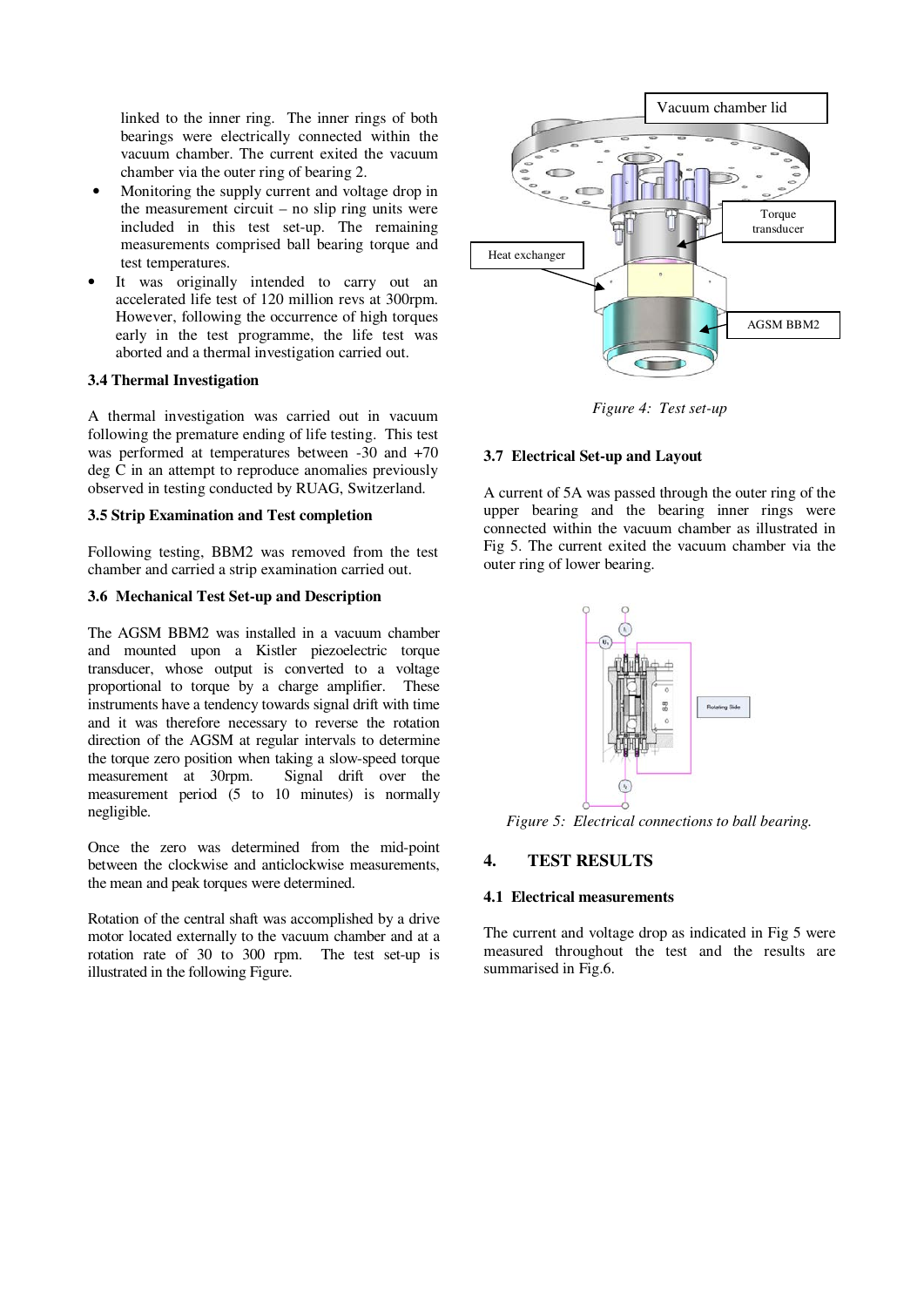

*Figure 6: Summary of electrical data from torque reversals* 

#### **4.2 Torque measurements**

The ball bearing torque was measured at intervals during testing and the results are provided in the Fig 7. Note that the torque progressively increased when 5A was passed through the bearings and the power was stopped at 1.5 million revs. The torque then decreased and subsequent testing with and without current indicated that there was a correlation between passing current and torque increases.



*Figure 7: Summary of torques measured during reversals* 

At approximately 3.2 million revs, anomalously high torques suddenly occurred in vacuum at room temperature as illustrated in the following Figure.



*Figure 8: Torque increase at 3.2 million revs* 

The test was suspended and BBM2 removed from the vacuum chamber for further investigations. A number of observations were apparent:

- The bearings could not be rotated by applying a torque to the drive shaft by hand
- Flakes of lead-bronze were present at the bottom of the vacuum chamber
- Heavy lead bronze transfer to balls had occurred
- "Burrs" or flakes of lead bronze were present at the edges of lead-bronze inserts
- A solvent rinse of the bearings was carried out and the bearings could then be rotated
- It was agreed with ESTEC to abort the life test and proceed with torque vs temperature measurements (thermal testing) to prevent any further degradation of the bearings.

### **4.3 Thermal Testing**

The thermal test comprised heating and cooling the bearings and measuring the torque at stable temperatures. The results are provided in Fig 9.



*Figure 9: Results from thermal testing* 

From the thermal tests, it was apparent that the torque increased as temperature increased. Upon completion of thermal testing, the bearings were removed from the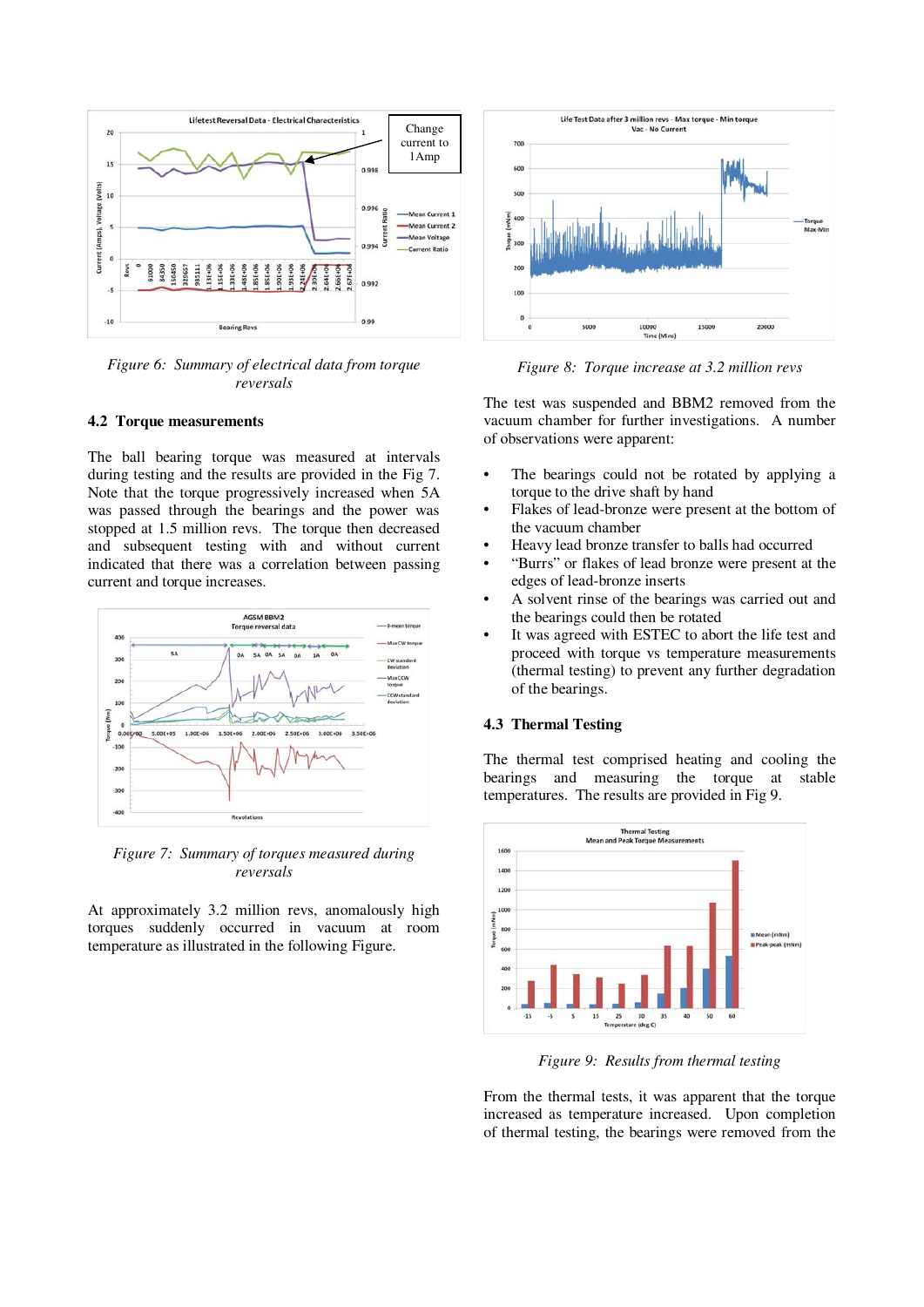vacuum chamber for a post-test examination.

### **5. POST-TEST EXAMINATION**

The bearings were disassembled and the raceways, balls and cages examined using a low-power optical microscope. The findings are illustrated in Fig 10.



#### *Figure 10: Upper Bearing Inspection*

From the visual examination, a number of observations were apparent:

- 1. Lead-Bronze Debris: Loose debris flakes were observed during disassembly of bearings. Debris was also compressed onto the inner and outer raceways.
- 2. Cage Condition: inserts displayed evidence of wear due to contact with the inner ring land – the cage was no longer ball riding. (it was designed to be inner race riding if the nibbed restraints wore out). All inserts displayed evidence of wear to the pockets, nibs and I.D. The nibbed inserts exhibited evidence of wear and "burrs" have formed on their internal diameters.
- 3. Ball Condition: Large, irregular patches of lead bronze material were compressed onto 12 of the 24 balls in upper bearing. These balls exhibited a clearly defined track where the ball had been in

contact with the inner and outer race.

Dimensional checks of the cages using a co-ordinate measuring machine indicated that no changes in their shape could be identified when compared with the measurements prior to the test.

### **6. ADDITIONAL THERMAL TESTS**

In an additional test, a hot plate was used to warm the bearings to further investigate clearances at the inserts and IR lands at +60 deg C. It was found that the clearance was consistent with the designed clearance of approximately 0.3 mm. It was therefore unlikely that contact between the inserts and inner ring land was the root cause of the high torques. However, it was noted that the upper bearing became stiff and "notchy" when heated to +60 deg C on the hot plate.

In order to demonstrate the influence of lead bronze upon the balls, a further test was carried out in which the balls from the lower bearing, which were in good condition compared with the upper bearing balls, were installed in the upper bearing in place of its own ball set. The hot plate test was then repeated for the upper bearing.

Upon reassembly of the upper bearing, the bearing felt less notchy than it was originally when fitted with its own ball set. During warming the bearing to  $+60^{\circ}$ C the bearing felt easier to rotate in comparison to the first hot plate test undertaken with the upper bearing. During cooling back to room temperature it was possible to manually rotate the bearing at all times throughout the test.

# **7. DISCUSSION**

It was concluded that the high torques measured in these tests was attributable to abnormal quantities of leadbronze debris compressed onto the balls of the upper bearing. The hot plate tests revealed that the upper bearing was exhibiting high torques at +60 deg C and this behaviour was consistent with the compressed leadbronze debris present upon the balls resisting rotation of the bearing as the balls move onto a different part of the raceway due to thermally induced dimensional changes in the rings. During continuous operation, lead-bronze debris is normally flattened at the ball to raceway contacts and rougher regions are formed at the edges of the ball tracks as debris is pushed aside. It is therefore proposed that the presence of abnormal quantities of compressed lead-bronze debris upon the balls and at the edges of the raceways contribute to the high torques measured at +60 deg C.

Hard preloaded bearings are less forgiving of debris in bearing than compliant preload. Using a micrometer, it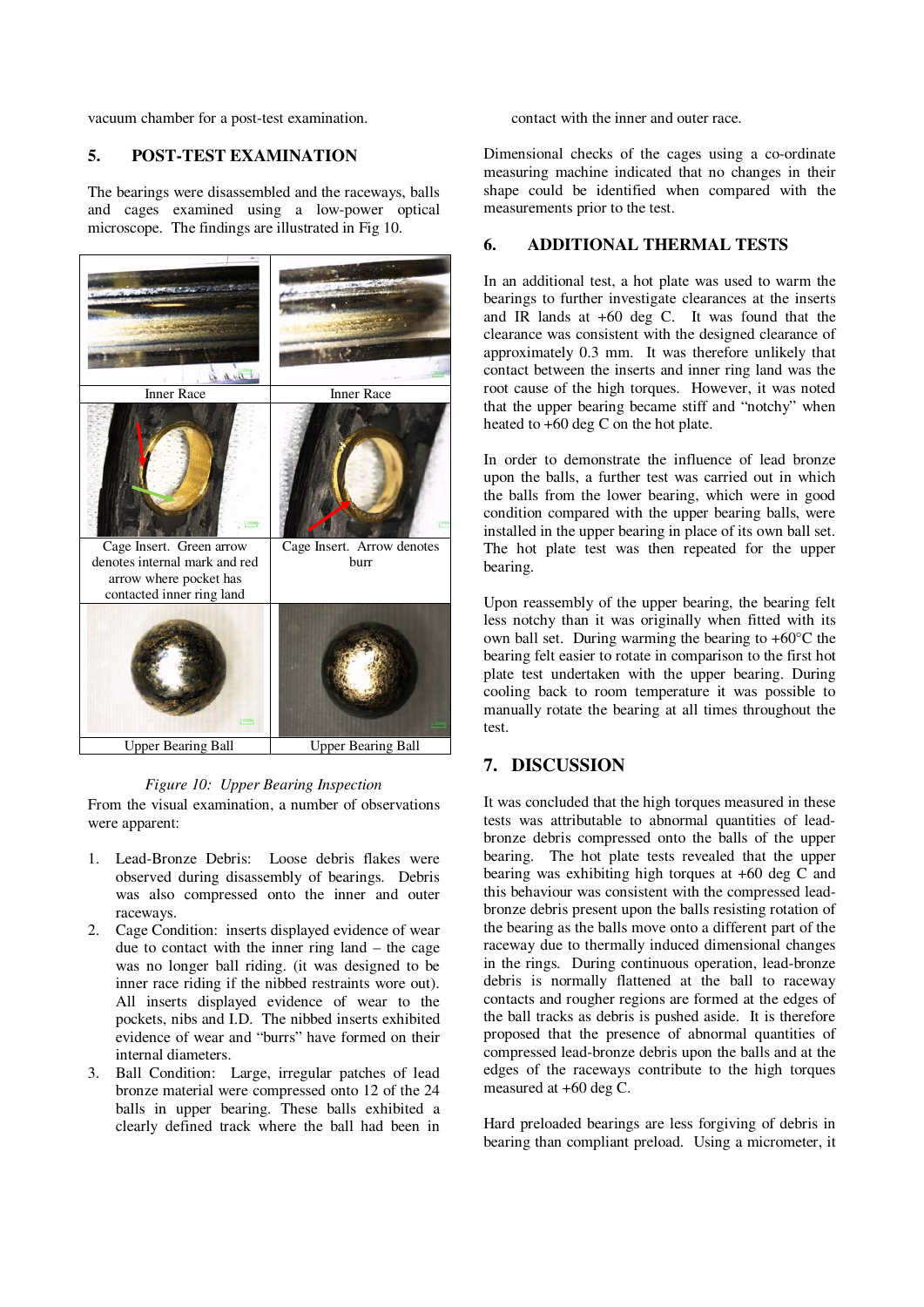was found that some balls from the upper bearing had diameters 3-6µm greater than the nominal value at accumulations of lead bronze debris. A larger ball diameter produces additional loading, possibly up to 300 to 400N from the bearing's load-deflection characteristics which were investigated using CABARET (in-house bearing analysis software). In addition, the heating effect from current (approx 1 Ohm  $x$  5A<sup>2</sup> = 25W) may also have impacted local contact stresses and increased the cage wear rate.

The reason for the presence of excessive quantities of lead-bronze is not entirely clear, although the following points were considered.

- In the BBM1 test carried out at ESTL, 100 million revolutions were successfully completed in vacuum, although it should be noted that no current was passed through the bearings in this test. Although some lead-bronze flakes were present in the BBM1 bearings, the balls appeared discoloured and slightly pitted. Large flakes of compressed lead-bronze debris were not present upon the balls [1] and the bearings resembled the lower bearing from BBM2.
- The cage inserts from the BBM1 test also exhibited wear and burrs [1].
- The restraints on the cage inserts exhibited wear which led to the formation of burrs and as they detach from the inserts they create the lead-bronze debris in the bearings.
- There was less wear in the lower bearing to which the drop of Z25 oil had been added before testing at RUAG.
- Wear was observed in the cage ball pockets and this wear in the restraining inserts resulted in the cage being able to contact the inner ring land. It is proposed that for future designs of this cage type that alternate pockets are machined as slots to accommodate more ball movement, thus reducing ball to cage contact and wear (refer to Fig 11 for an example illustrating the concept).



*Figure 11: Example of "hole-slot-hole" cage* 

### **8. SUMMARY AND CONCLUSIONS**

Upon completion of the AGSM BBM2 test and the post-test investigations, the following conclusions can be drawn, taking comparisons with BBM1 into account. Refer to Table 2 for additional details relating to comparisons between the BBM's:

• Comparisons of wear in the cages from BBM1 and BBM2 demonstrate that far more lead bronze debris

was generated in the latter test. Note that the cage designs were identical in both BBM's. In the tests, BBM1 completed 100 million revs without failure (no current after 600k revs) and BBM2 only completed 3 million revs (current up to 5A continuously).

- The restraints on the cage inserts exhibited wear which led to the formation of burrs and as they detach from the inserts they create the lead-bronze debris in the bearings. Hard preloads, as was the case in BBM2, are less forgiving of debris than the compliant preload used in BBM1. The diameters of some balls increased by 6 microns due to compressed debris.
- The combination of lead-bronze debris and increased local temperatures led to increased preload and so increased contact stress and wear rate
- The lower bearing, in which the drop of Z25 oil was added, exhibited less wear. However, it is not feasible to draw a definitive conclusion from this single result, but the potential effects of an oil drop should be investigated in the future.